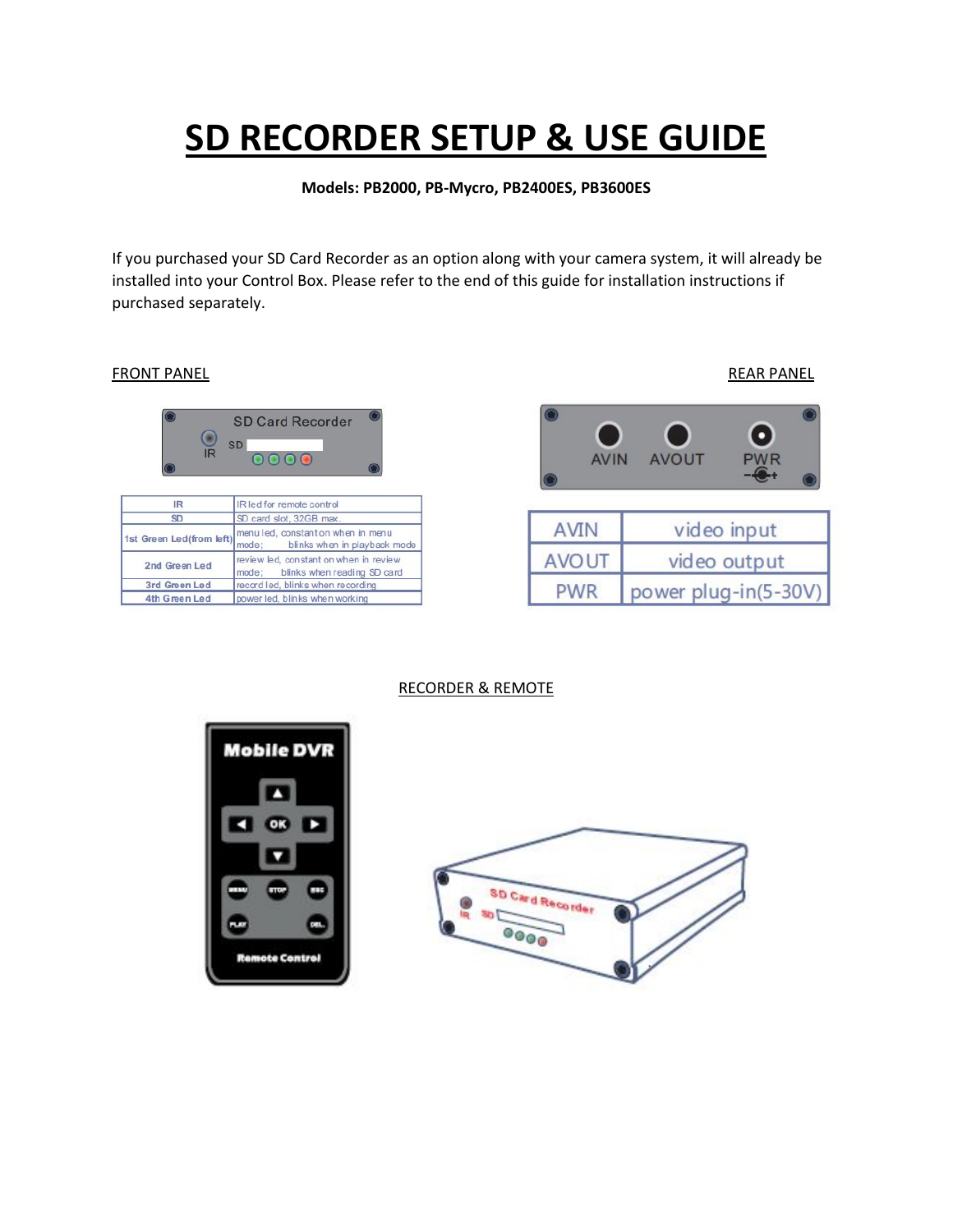The SD Card Recorder has options to record on power-up or by manually beginning and ending the recording. You may adjust those in the menu as shown:

| <b>SETUP</b>          |  |
|-----------------------|--|
| <b>Image Setting</b>  |  |
| <b>REC.</b> Setting   |  |
| <b>REC. Mode</b>      |  |
| Playback              |  |
| <b>System Setting</b> |  |
| <b>EXIT</b>           |  |

set the recording mode for system



choose a mode first:

#### Manual:

under this mode, press "OK" to start recording, and "STOP" to stop recording

### Scheduled:

system starts and stops recording according to the scheduled period preset

#### **Motion Detection:**

system starts recording automatically by detecting motions in the area preset; \*2.5min section recording time is fixed

#### Power Up Rec.:

system starts to record as soon as the power is on

"Manual" is the preferred method for setting up a recording. After applying the setting (which will be saved in the device memory), simply point your remote at the recorder and press "OK" to start recording and "STOP" to end recording. Once the recording is ended, the video file is automatically saved to your SD Memory Card.